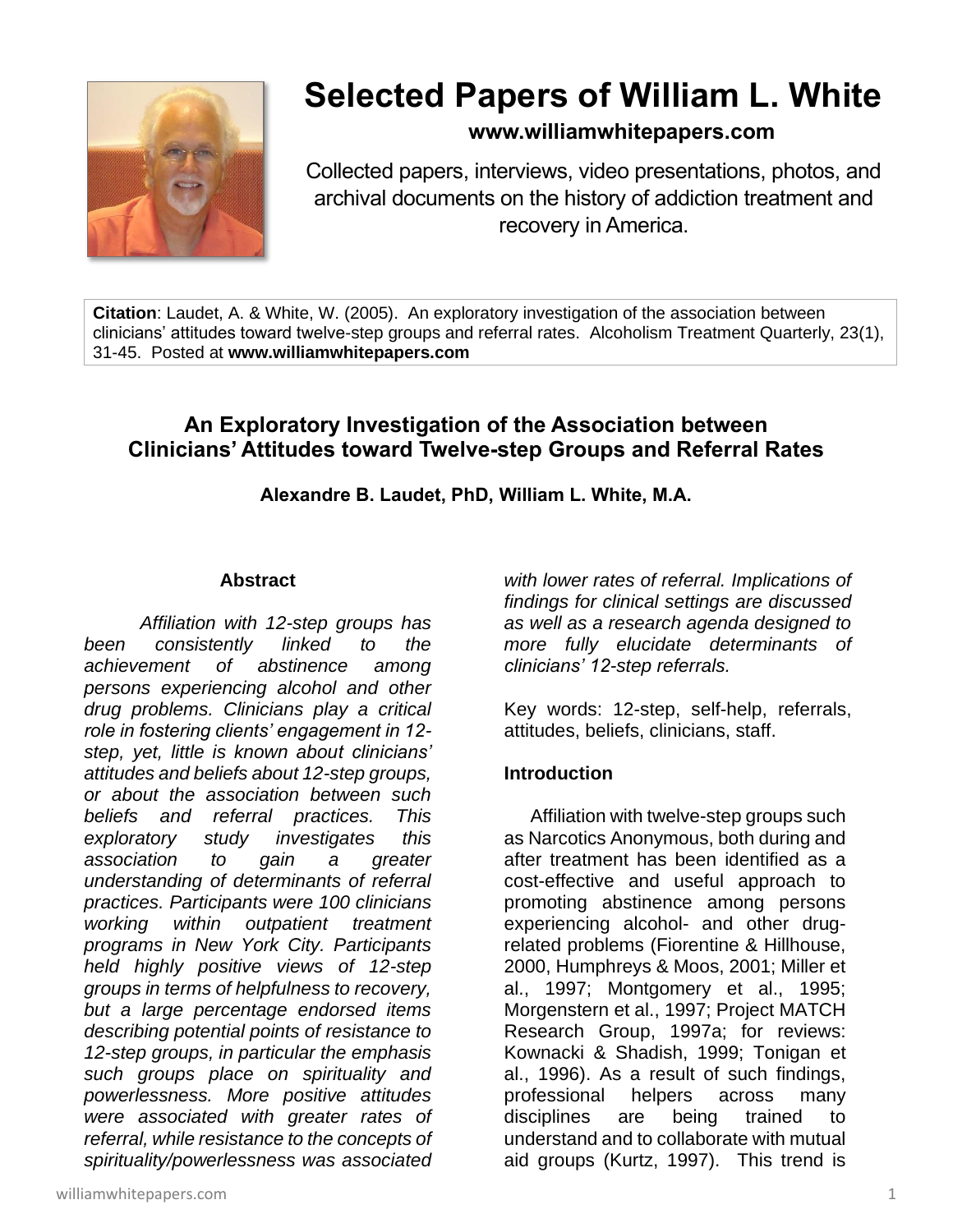likely to grow in the addiction treatment arena as severe and persistent substance problems are conceptualized as chronic disorders best managed with the timeextended disease management techniques used in the treatment of other chronic conditions, such as hypertension, diabetes, asthma and chronic pain (McLellan, Lewis, O'Brien, and Kleber, 2000; White, Boyle and Loveland, 2002).

#### Role of Clinicians in Fostering 12-step **Participation**

 Clinicians have long been recognized as playing a key role in substance users' treatment outcome (Najavits, 2002). Findings from a number of empirical studies indicate that clinicians appear to have more impact on client outcome than either type of treatment or patient baseline characteristics (e.g., Luborsky, McLellan, Diguer, Woody & Seligman, 1997; McLellan, Woody, Luborsky & Goehl, 1988; Najavits, Crits-Christoph & Dierberger, 2000; Project MATCH Research Group 1998). As access to and duration of formal services are reduced due to fiscal austerity and aggressive managed care, clinical outcomes may be increasingly influenced by the degree to which treatment programs actively support clients' transition into the post-treatment phase of recovery, including affiliation with 12-step or alternative mutual aid structures (Humphreys et al., 1999; Mankowski et al., 2001). Substance users' ambivalence about abstinence is a normal part of the recovery process (Miller & Rollnick, 1991), and clients entering addiction treatment may dismiss or reluctantly comply with the suggestion they attend mutual support groups. Findings from a recent study of attitudes about 12-step groups among substance users enrolled in outpatient treatment suggest that a large percentage of clients have little experiential knowledge of 12 step groups. Twenty-five percent of the clients surveyed were not sure about the potential benefits of 12-step groups and half did not know whether 12-step groups

had any limitations or drawbacks (Laudet, 2003). Clinicians can play an important role educating clients about recovery mutual aid groups, redress misconceptions and concerns about such groups, suggest particular group meetings (e.g., meetings for newcomers or specialized meetings for women, gays and lesbians or veterans to name only a few), review different 12-step fellowships (e.g., Alcoholics Anonymous, Narcotics Anonymous, Cocaine Anonymous) and alternative recovery support structures (e.g., Women for Sobriety, Secular Organization for Sobriety, church-based recovery ministries).

 The importance of referring clients to 12-step groups has been acknowledged by government agencies and by several professional organizations in their practice guidelines for substance-related problems. In 1988, the organization of the Surgeon General's Workshop on Self-Help and Public Health was designed to stimulate recommendations for how the self-help movement and the formal public health system might be mutually enhanced. The American Psychiatric Association (1995) has recognized the role of 12-step groups as an adjunct to treatment and noted that "referral is appropriate at all stages in the treatment process, even for patients who may still be substance users" (p. 11). More recently, the Practice Directorate of the American Psychological Association (1999) has issued similar guidelines describing 12-step groups as "a crucial part of any recovery program" and "a lifelong resource for recovery after treatment ends."

 In spite of the critical role clinicians can play in facilitating clients' engagement in 12-step fellowships, little is known about referral practices or their determinants. What little evidence is available about referrals suggests that clinicians do refer most of their substance-using clients to 12 step groups. For example, a large survey of treatment programs in the Veterans' Administration system indicated that 79% of clients were referred to Alcoholics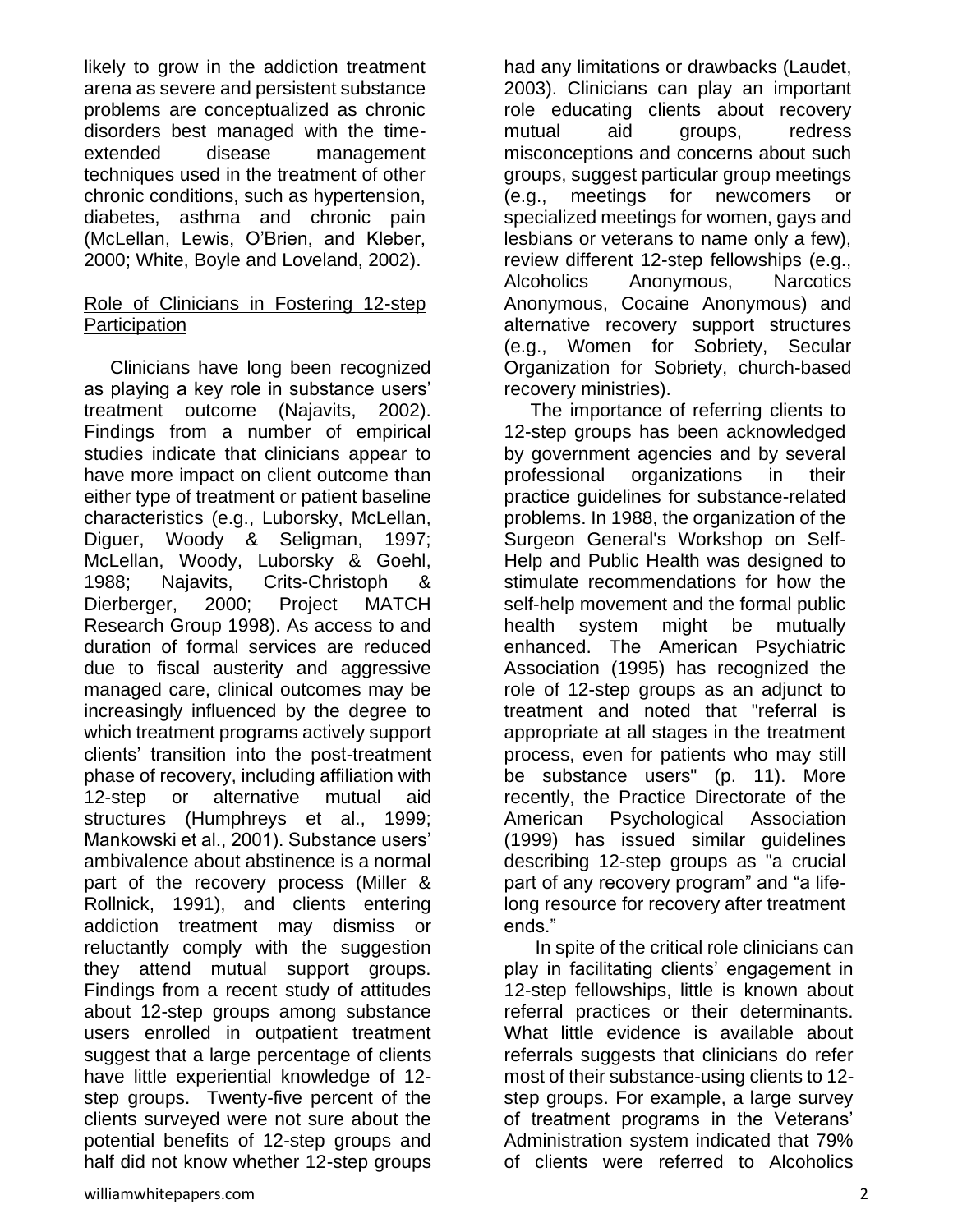Anonymous, 45% to Narcotics Anonymous and 24% to Cocaine Anonymous (Humphreys, 1997). Further evidence for the important role that clinicians play in fostering 12-step engagement comes from an AA membership survey where one-half of respondents reported being introduced to the fellowship by a treatment staff (Alcoholics Anonymous World Services, 1998). Finally, the importance of treatment professionals' role in fostering 12-step participation is also underlined by a recent study concluding that the early pattern of 12-step attendance predicted continued meeting attendance over the course of six months of treatment (Weiss, Griffin, Gallop, Luborsky, Siqueland, Frank, et al., 2000).

#### Clinicians' Attitudes and Beliefs about 12 step Groups

 With little known about clinicians' 12 step referral practices, even less is known about the basis for referral. Among the key determinants of human behavior are attitudes and beliefs (e.g., Fishbein, 1979). In a study conducted among graduate clinical psychology and social work students, Meissen, Mason and Gleason (1991) reported that attitudes about selfhelp groups predicted intention to collaborate with such organizations. In the addiction services field, little is known about clinicians' views of 12-step programs. Available findings suggest that they are generally favorable to 12-step groups (Freimuth, 1996; Laudet 2003). For example, results from a recent survey assessing staff members' beliefs about addiction treatment was conducted in Delaware prior to implementing NIDA's Clinical Trials Network; 82% of staff surveyed agreed that "12-step groups should be used more" (82%) and 84% that "spirituality should be emphasized more" (Forman, Bovasso, and Woody, 2001). These findings are interesting but limited– only a few general items are used to assess attitudes about 12-step in the context of studies with a broader investigative focus.

 It is especially critical to learn more about what addiction services clinicians think and feel about 12-step groups because in spite of being the most frequently used resource for substance use-related problems in the US (Kurtz, 1990; Room and Greenfield, 1993; Weisner, Greenfield, and Room 1995) these fellowships have been and remain the subject of controversy. Several aspects of the 12-step recovery program have been identified as potential stumbling blocks for both substance users and clinicians (Chappel and DuPont, 1999; Laudet, 2000a). This is due to a multiplicity of factors. The program's emphasis on spirituality, surrender and powerlessness contradicts contemporary dominant western cultural norms of self-reliance and widespread secularism (Davis and Jansen, 1998) and constitutes stumbling blocks for many (Connors and Dermen, 1996; Klaw and Humphreys, 2000). Other points of resistance toward the 12-step program among treatment professionals include their lack of professionalism, lack of empirical support for their effectiveness, the risk that members become overly dependent on the group, that members get bad advice from other group members, and that the usefulness of these groups is limited in time (i.e., only needed in early recovery) or in scope (i.e., deals with only one substance while clients have multiple issues – for a review, see Chapel and Dupont, 1999). Some treatment professionals may also be concerned about the "dangers" and limitations of 12 step groups (e.g., Kurtz, 1997). Although many of these concerns and beliefs may be inaccurate or unfounded (e.g., Chapel and Dupont, 1999), they are widely held, may influence clinicians' referral practices and thus deserve empirical investigation. The purpose of this study is to explore clinicians' beliefs and attitudes about 12 step groups, and the association between these beliefs and referral practices.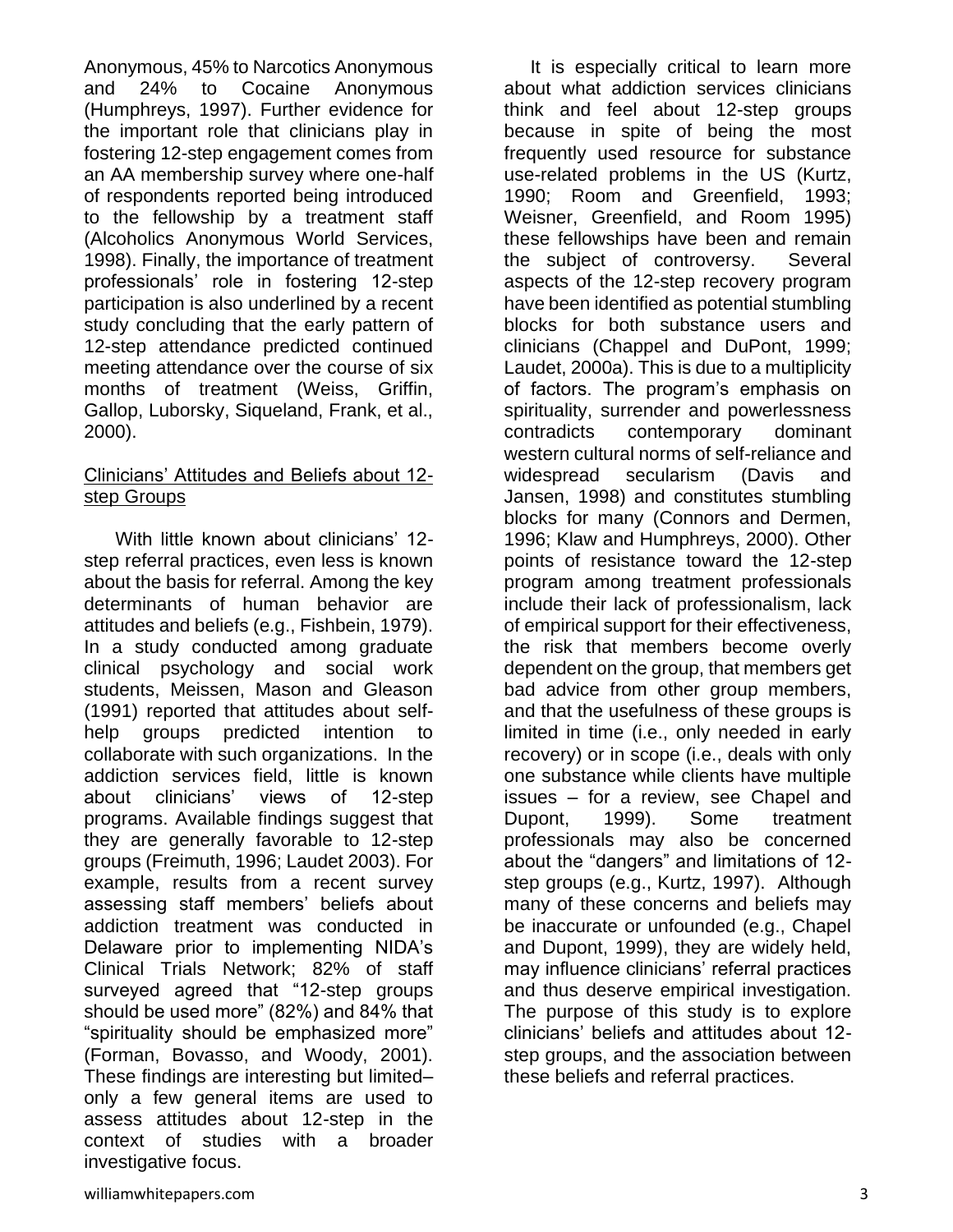### **Materials and Methods**

*Sample* Study participants (N = 100) were recruited at five large inner-city outpatient drug-free (i.e., non-methadone) community licensed addiction treatment programs in New York City. All programs contacted agreed to participate. As in Humphreys' study of clinicians' referral to self-help (1997), all staff members who have clinical contact with clients were recruited to participate in the study. The study was introduced to staff as "a survey among professionals in the substance abuse treatment field [designed] to learn of their views about treatment and about other recovery resources." Participation was voluntary based on informed consent and it was anonymous (participants' names were not collected). The study was approved by NDRI's Institutional Review Board and by the review processes of the participating agencies. A federal Certificate of Confidentiality was obtained to protect data from intrusion. Data were collected using personal interviews conducted at the programs and lasting some 40 minutes; participants received \$20 for their time. Data collection was conducted between May 2001 and January 2002. Refusal rate was estimated at 12 percent.<sup>1</sup>

M*easures* As mentioned earlier, there has been little empirical work on clinicians' views of 12-step. As a result, no standardized measures have been developed. Where feasible, we used items adapted from previous studies in related fields (adaptation consisted of changing wording from 'self-help groups' to '12-step groups'). Where no such measure was available, we developed items for this study as described below. In addition to participants' sociodemographic and background information (e.g., gender, race, education and professional training, length of current job tenure), the domains and measures used for this study were:

 $<sup>1</sup>$  Exact refusal rate is unavailable as the study's field</sup> records for the period of May-August 2001 were lost in our World Trade Center offices.

*Attitudes about 12-step groups:* (1) H*elpfulness of 12-step groups* was assessed using an item from Salzer et al.'s (1994) study of mental health clinicians' attitudes toward self-help groups: "In your professional judgment, how helpful/harmful are 12-step groups?" Scale: 0= Very Harmful, 10 = Very Helpful. Two other items were used: (2) How important a role do you believe 12-step groups can play *in comprehensive treatment system*? Rating scale ranged from  $0 = \text{not at all important, to } 10 =$ extremely important; (3)"How important a role do you believe 12-step groups can play *in the recovery process*?" Same rating scale as previous item.

*Beliefs about the controversial aspects of 12-step groups.* We used a scale developed for this study and described in greater details elsewhere (Laudet, 2003). Briefly stated, a pool of items was generated from reviews the extant literature as well as from pilot interviews with both clients and staff members (Laudet, 2000b) and from statements previously used by Meissen and colleagues (1991) in a study of future clinicians' attitudes and intentions toward mutual-help groups (mentioned in the Introduction – e.g. "12 step groups can be dangerous because the leaders are not professionally trained"). After deleting redundant items, the final list consisted of 9 items presented in the Results section (Chronbach Alpha = .66). Respondents were asked: "Please indicate the extent to which you agree or disagree with each statement". The response categories were 1 = strongly disagree,  $2$  = disagree,  $3$  = agree, 4 = strongly agree. Principal components factor analysis with Varimax rotation produced three interpretable factors accounting for a total of 57% of the variance in the item responses. Consistent with prior literature on possible points of resistance to 12-step groups, the factors were labeled "Risks of participation,"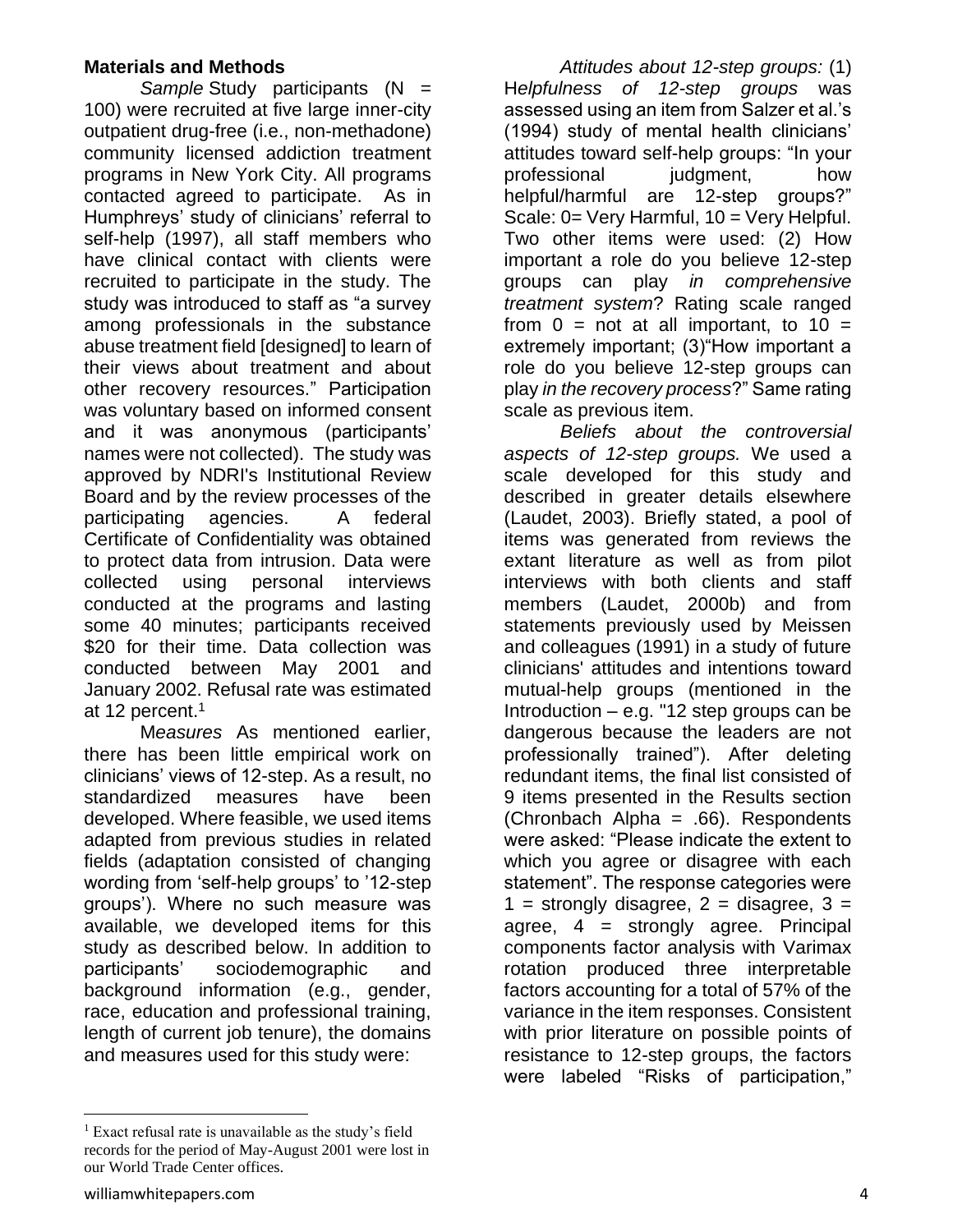"Religion and powerlessness" and "Untrained leadership." The individual items and factor loadings are presented later in this paper.

*Referral rate:* Participants were asked *whether* they refer any of their clients to 12-step groups; clinicians who answered positively were asked *the percentage of clients they refer* to these groups. This variable, labeled "referral rate," is what is used in the analyses.

*Interest in additional information about 12-step* Several researchers have put forth that clinicians' knowledge of 12 step is often limited and that more training is needed toward a better understanding of 12-step and greater insight into its meaning (e.g., Caldwell, 1999; Caldwell & Cutter, 1998; Davis & Jansen, 1998; Humphreys et al., 1999; Wollert, 1999). In 1987, Kurtz and Cambon identified lack of information and understanding as the "most important factor in social workers' reluctance to refer clients to 12-step." More recent reviews of both professional social work journals (Davis and Jansen, 1998) and graduate university curricula in social work (Wollert, 1999) point to the absence of information about 12-step. Therefore, we wanted to assess their level of interest in obtaining additional information about these organizations and their recovery programs. We asked each participant, "How interested would you be in obtaining further training or information about 12-step groups?" The item was answered on a Likert-type scale where a higher score indicates higher interest (response categories: not at all, a little, moderately, very much, extremely).

#### **Results**

## *Sample Background*

 Sample characteristics are presented in Table 1. The sample was an experienced group of clinicians with diverse levels of educational attainment. Participants were mostly non-white females. Job titles were: counselor (44%), social worker (20%), case manager (17%), clinical supervisor (13%), and

paraprofessional social worker (e.g., case  $aide - 6%$ ).

# [VIEW TABLE 1](#page-10-0)

## <span id="page-4-0"></span>*Attitudes towards 12-step groups*

 Participants generally held highly positive attitudes toward 12-step groups (Table 2) in terms of their helpfulness and importance to treatment and to the recovery process.

 *Beliefs about controversial aspects of 12-step groups.* Percentage of participants who agree or strongly agreed with each of the statement are presented in Table 2. With the exception of two of the three items in the 'Untrained leadership" subscale, all the items received agree/strongly agree ratings from at least one third of participants. The three items endorsed by the largest proportion of clinicians were: risk of becoming dependent on 12-step groups (69% agree/strongly agree), risk of getting retraumatized or triggered to relapse (67%) and intensity of 12-step groups (57%).

# VIEW [TABLE 2](#page-11-0)

## <span id="page-4-1"></span>*Referral Rates*

 All clinicians reported referring at least *some* clients to 12-step groups; the percentage of clients referred as reported by participants (referral rate) ranged from 10% to 100% (mean = 76%, St. Dev. = 36.8%).

## *Interest in 12-step Information*

 Participants expressed very high interest in obtaining such information: 37% were "extremely" interested and 49% "very much"; 7% 'moderately, 6% a little and 1% "not at all").

#### *Bivariate Association amon*g *12-step attitudes, beliefs and referrals*

 The three attitudinal items were strongly correlated  $(r = .80)$  between importance of 12-step groups to treatment and to recovery,  $r = .49$  between helpfulness rating and importance to treatment and  $r = .62$  between helpfulness rating and importance to recovery, all p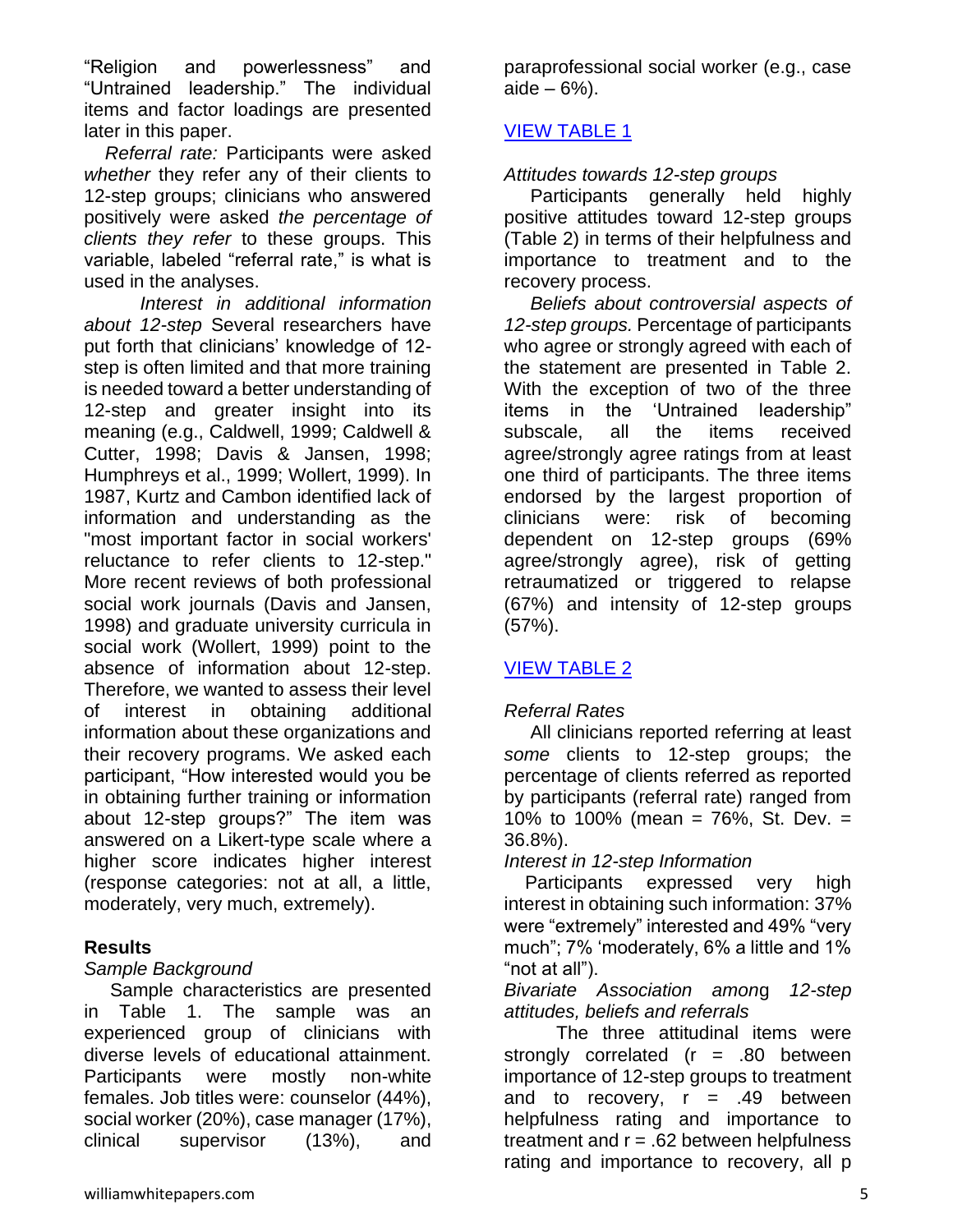values  $p < .001$ ). Therefore, a summary measure was computed and was used in the following bivariate analyses (Chronbach Alpha reliability coefficient for this summary score =.76).

 Participants who held more positive attitudes toward 12-steps (on the summary measure) reported significantly higher rates of referral  $(r = .35, p < .01)$ . Stronger endorsement of the Religion and Powerlessness subscale of the Controversial Aspects of 12-step Scale was significantly associated with lower referral rates, indicating that participants who expressed greater concern about the emphasis on religion and powerlessness reported referring fewer clients to 12-step groups  $(r = -.36, p < .01)$ . The other two controversial aspect factors, Risks of participation and Untrained leadership, were not significantly associated with referral rates.

## **Discussion**

 Participants held highly positive attitudes about the helpfulness of 12-step groups, about the importance of these groups to the treatment system and to the recovery process, consistent with findings reported in prior studies (Forman et al, 2001; Freimuth, 1996). Referral rates were positively correlated with attitudes whereby greater perceived helpfulness and importance of 12-step groups was significantly associated with higher referral rates. The study also assessed clinicians' views on aspects of the 12-step program previously identified as potential points of resistance for both clinicians and prospective members. Findings indicated that a large percentage of clinician participants strongly endorsed statements describing these concerns. This was particularly true for items concerning the emphasis on religion and on powerlessness. Moreover, stronger

endorsement of these items - stronger concern about these aspects of 12-step programs - were associated with lower referral rates. This finding is consistent with and extends that of a previous largescale study conducted to examine the influence of patients' religiosity on whether they were referred to and benefited from 12-step groups (Winzelberg and Humphreys, 1999). Results showed that clients who engaged in fewer religious behaviors in the past year were referred to 12-step groups less frequently by clinicians than were clients with greater levels of religious participation. However, referrals to 12-step groups were effective at increasing meeting attendance, irrespective of patients' religious background, and all patients experienced significantly better substance abuse outcomes when they participated in 12 step groups. The authors concluded that the viewpoint that less religious patients are unlikely to attend or benefit from 12 step groups might therefore be overstated. On the other hand, it must be recognized that the 12-step emphasis on spirituality and powerlessness may be among the reasons why some substance users choose to not participate in these organizations; for example, in a small study conducted among 19 (white, highly educated and employed) members of Moderation Management, participants consistently attributed their decision to drop out of AA after attending only a few meetings to an aversion to the spiritual focus of the program and to conflicts with AA's concepts of surrender and powerlessness (Klaw and Humphreys, 2000).<sup>2</sup> Overall, while some substance users may not want to affiliate with 12-step groups because of the spiritual emphasis, clinicians should not assume that clients who are less religious will not affiliate with or benefit from 12-step participation. Instead, referral should include

 $2$  Two other areas of conflict were cited in the study:

Feeling out of place among AA members because one's drinking problem that was less severe, and being unable to relate to unemployed, homeless or otherwise "down

and out" members; Klaw and Humphreys note that Moderation management members surveyed were predominantly an "elite" of highly educated, employed, Caucasian persons.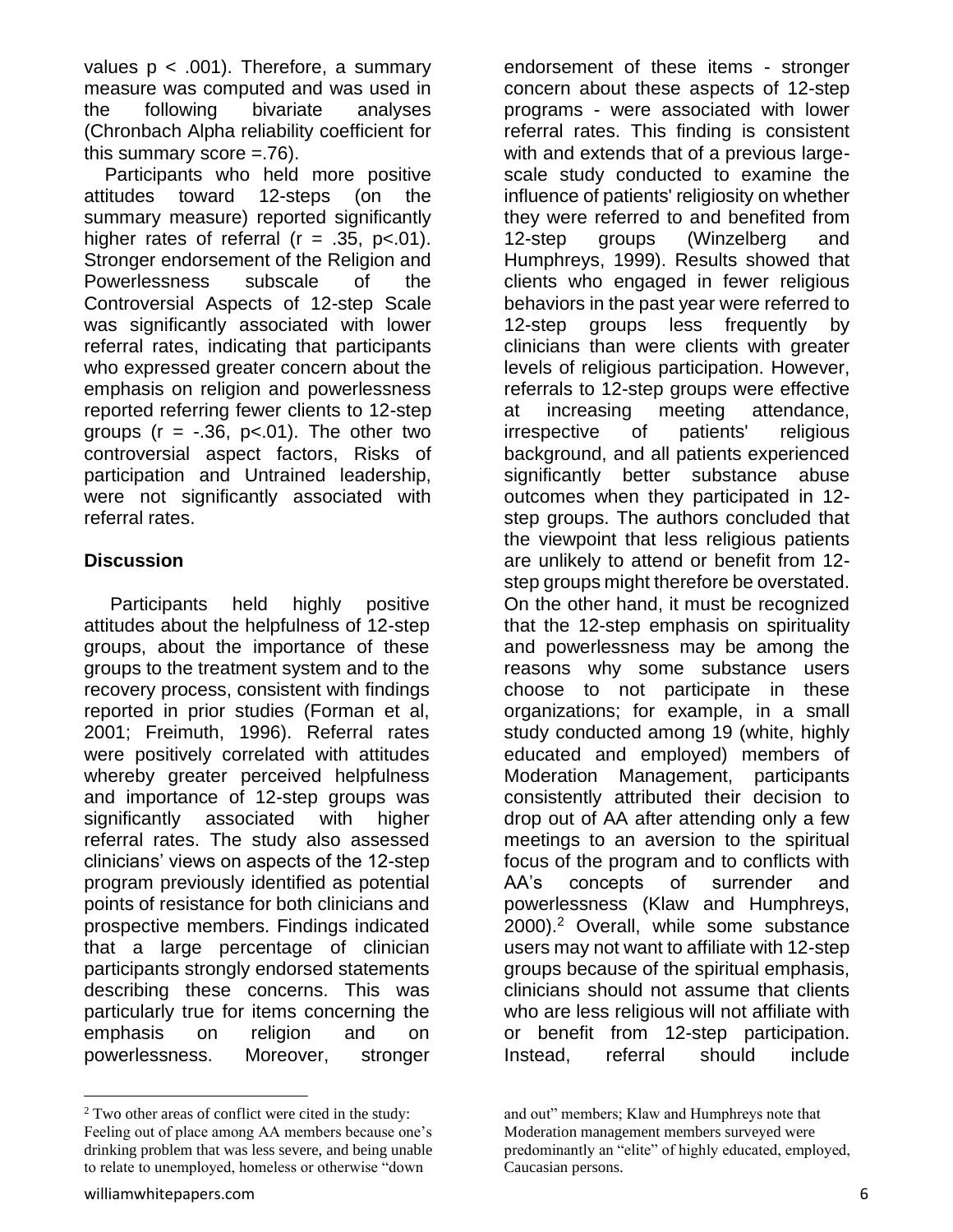information about how powerlessness and spirituality are applied in the context of 12 step recovery –e.g., powerlessness over drugs of abuse, not powerlessness over all aspects of one's life; one's definition of a Higher Power need not be religious (AA Big Book, Chap. 4: "We agnostics", 1976). Where feasible, clinicians should also inform clients about addiction recovery mutual aid groups other than 12-step fellowships (see later discussion).

 In addition to endorsing spirituality and powerlessness as potential points of resistance to 12-step programs, a large percentage of participants in the present study agreed that members can be triggered to relapse in 12-step groups and can become dependent on such groups. In a study conducted to identify obstacles to 12-step participation among substance users in outpatient treatment, few (5%) participants cited the risk of being triggered to relapse and none mentioned the risk of becoming dependent on the group when asked about potential obstacles to 12-step attendance in an open-ended format (Laudet, 2003). However when asked in a structured format using the Controversial Aspects of 12-step Groups Scale used in the present study, 35% of outpatient clients agreed/strongly agreed that 12-step participation can trigger relapse and 55%. that members can become dependent on these groups. Neither question has ever been addressed empirically so it is difficult to assess how well founded such beliefs are. However, because these beliefs seem quite prevalent (among both clients and clinicians), clinicians should address them and other beliefs clients may express to determine their source (e.g., personal experience or hearsay) and to provide strategies that would minimize the risk of negative outcomes such as relapse and over-dependence on 12-step fellowships.

 Finally, level of interest in obtaining additional information/training about 12 step group was very high among study participants. This finding is consistent with previous reports from a number of

different sources. For example, of the 16 recommendations that emerged from the Surgeon General's Workshop on Self-Help and Public Health (1988), the incorporation of information and experiential knowledge about the concepts and benefits of self-help in the training and practices of clinicians was given *number one priority.* The need for training on self-help was also expressed unanimously by a sample of graduate students in clinical psychology and social work who were surveyed about their understanding and attitudes toward selfhelp: 97% agreed or strongly agreed that they needed more training on that topic (Meissen et al., 1991). Reviews of both professional social work journals (Davis and Jansen, 1998) and graduate university curricula in social work (Wollert, 1999) point to the absence of information about self-help. Lack of information and understanding has been identified as the "most important factor in social workers' reluctance to refer clients to self-help groups" (Kurtz & Chambon, 1987). Training and information about 12-step principles is particular critical. Twelve-step concepts are ubiquitous in the addiction field: 12-step principles are often integrated in treatment orientation, some clinicians in recovery are vocal proponents of the approach and clients are often well versed in the use of 12-step slogans ("Let go and let God," "Easy does it"). As a result, clinicians may feel they know more about 12-step recovery than they actually do because they are often surrounded by 12-step "lore." Familiarity with 12-step slogans and with the individual 12-steps does not mean one understands them as put forth by the founders of AA and as practiced within and outside 12-step meetings. Misunderstandings and inaccurate beliefs about the 12-step program are not prevalent only among clinicians (Chappel and DuPont, 1999); they are widespread, even among longtime fellowship members. As discussed earlier, the 12-step approach has been viewed as controversial and often remains misunderstood and misinterpreted in spite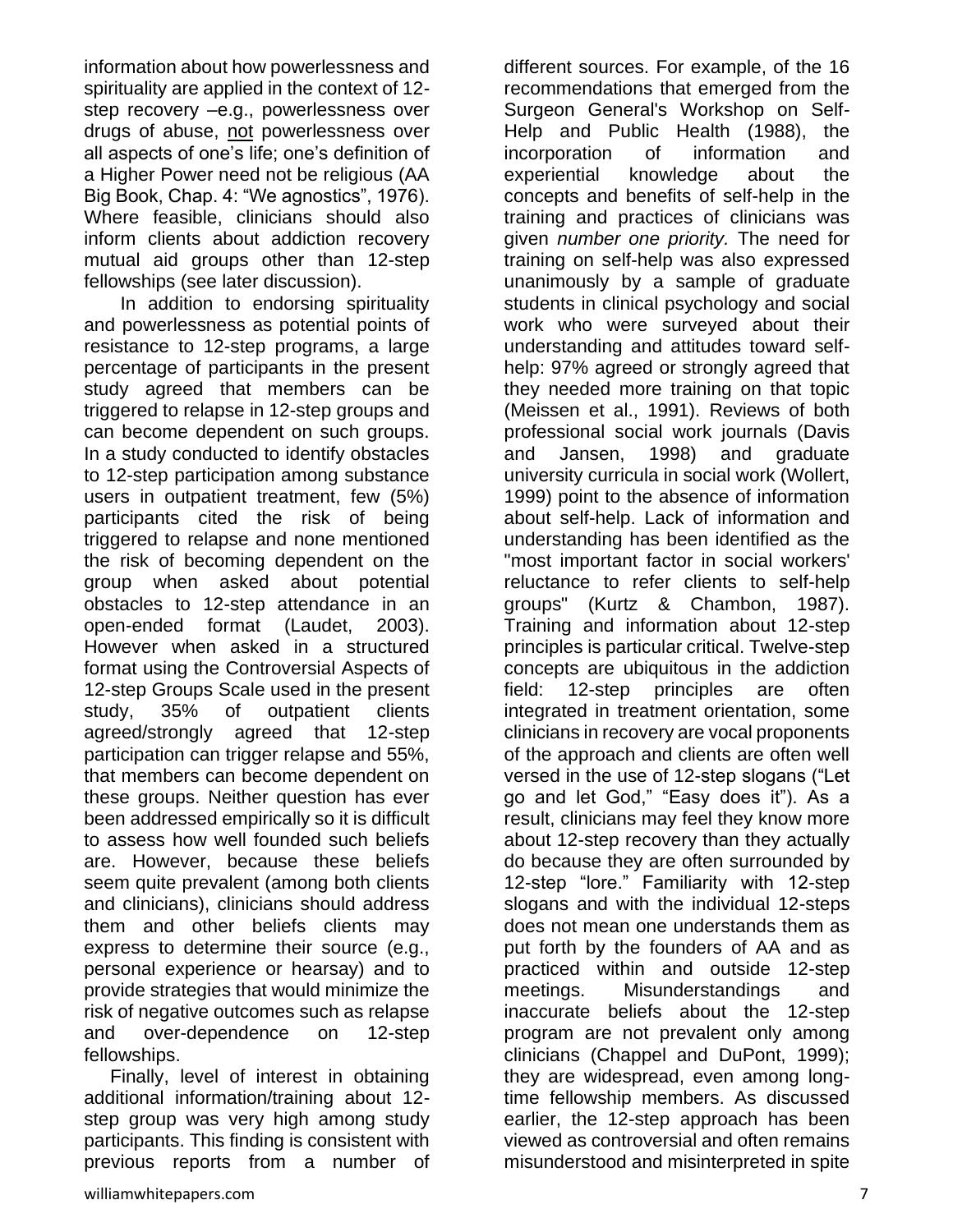of its popularity. As a result, those working with persons experiencing substance use problems "may need more information about 12-steps to determine their own interpretation and meaning of the controversies surrounding the program" (Davis & Jansen, 1998, p. 170). Only with accurate information can clinicians educate clients effectively about various 12-step programs. Our findings indicate that clinicians express high interest in obtaining such information.

 The present study has several limitations. First, referral rates were assessed by self-report; however, the rates reported here are similar to those documented by Humphreys (1997) in a large treatment survey, lending credence to their accuracy. Second, the sample size (N=100) is relatively small; further, participants (mostly women and ethnic minorities) although typical of outpatient treatment staff in New York City where the study was conducted, are not representative of the addiction treatment workforce nationwide. Third, the study relied primarily on non-standardized measures of attitudes and beliefs about 12-step groups since none have been developed to date.

 In spite of these limitations, results from the present study have important implications. First, present results point to the need to take clinicians' beliefs and attitudes into consideration when seeking to understand (or modify) their practices. Prior studies have concluded that clinicians' practices are critical to client outcomes (e.g., Luborsky et al., 1997; McLellan et al., 1988; Najavits et al., 2000; Project MATCH Research Group 1998, Sisson and Mallam, 1981) and 12-step referral practices are likely to be particularly important for clients' posttreatment recovery. The present study indicates that clinicians' attitudes and beliefs may constitute an important determinant of their referral practices. Additional research is needed to elucidate what clinicians think and feel about 12 step groups as well as whether these beliefs are consistent with 12-step

philosophy and with the growing body of empirical research bearing on the effectiveness of 12-step groups, types of individuals who may need additional support to affiliate and effectiveness of various referral strategies (e.g., Sisson and Mallam, 1981).

 Second, there is strong evidence, both from the present study and from previous reports, that clinicians need and want additional information about 12-step groups. This critical knowledge gap must be addressed. This would ideally take several forms including the integration of education on 12-step in academic curricula, in-service trainings at the treatment agencies, and greater coverage of the topic in professional social work and clinical journals. In addition, both AA and NA provide educational literature for professionals in written form and on their Internet sites. Of particular importance is the need to disseminate and explain empirical findings about 12-step participation (e.g., effectiveness and costeffectiveness studies) since one of the criticisms of 12-step organization is that their effectiveness lacks empirical support (Chappel & DuPont, 1999). In order to come to their own conclusions about the controversies surrounding the 12-step program, clinicians should also be informed of the criticisms of 12-step programs. Finally, information about addiction recovery support groups that are not based on the 12-step program (e.g., Secular Organization for Sobriety, Women for Sobriety, faith-based recovery groups) including increasingly available Internet resources and literature should be reviewed by clinicians.

## **References**

- Alcoholics Anonymous (1998). Comments on AA's triennial surveys. New York: Alcoholics Anonymous World Services, Inc.
- American Psychiatric Association (1995). Practice Guidelines for the Treatment of Patients with Substance Abuse Disorders: Alcohol, Cocaine, Opioids.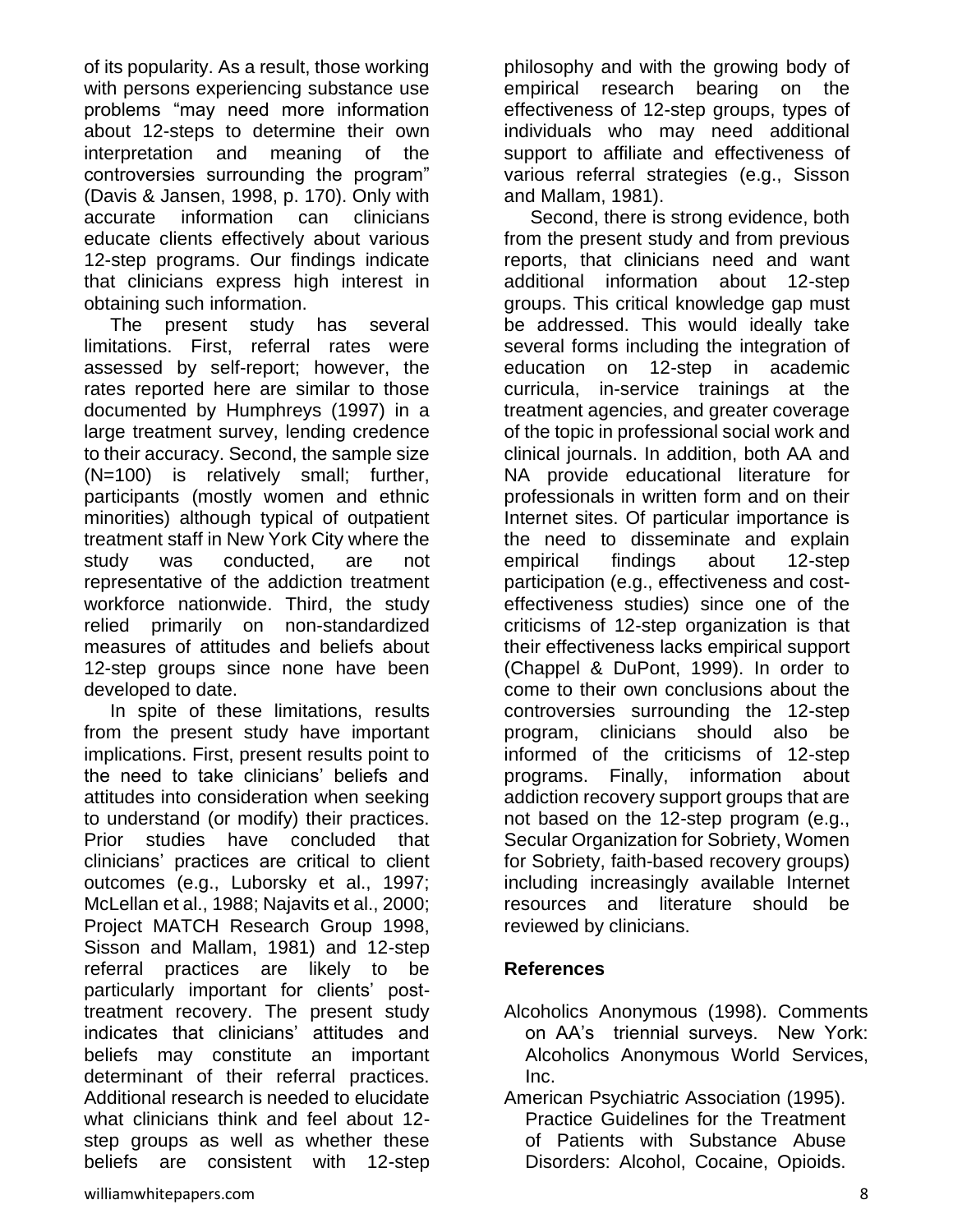*American Journal of Psychiatry, 152 (Nov suppl)*, 1-59.

- American Psychological Association's Practice Directorate. (1999) Alcoholrelated disorders: Psychotherapy's role in effective treatment. APA.
- Caldwell, P.E. (1999) Fostering client connections with Alcoholics Anonymous: A framework for social workers in various practice settings. *Social Work in Health Care, 28(4)*, 45- 61.
- Caldwell, P.E., & Cutter, H.S.G. (1998) Alcoholics Anonymous affliction during early recovery. *Journal of Substance Abuse Treatment, 15(1)*, 221-28.
- Chappel J. and DuPont R (1999). Twelvestep and mutual-help programs for addictive disorders. *Addictive Disorders, 22(2)*, 425-446.
- Connors, G. J., & Dermen. K. H. (1996). Characteristics of participants in Secular Organization for Sobriety (SOS). *American Journal Drug Alcohol Abuse, 22,* 281-295.
- Davis, D. and Jansen, G. (1998). Making meaning of Alcoholics Anonymous for social workers: Myths, Metaphors, and realities. *Social Work, 43(2)*, 169-182.
- Fiorentine R, & Hillhouse M. (2000). Drug treatment and 12-step program participation: The additive effects of integrated recovery activities. *Journal of Substance Abuse Treatment, 18(1)*, 65- 74.
- Fishbein, M.(1979) A theory of reasoned action: Some applications and implications. In M.M. Page (Ed.) Nebraska Symposium on Motivation. Lincoln: University of Nebraska Press.
- Forman, RF;Bovasso, G;Woody, G (2001) Staff beliefs about addiction treatment. *Journal of Substance Abuse Treatment, 21 (1)*, 1-9.
- Freimuth M. Psychotherapies beliefs about the benefits of 12-step groups. *Alcoholism Treatment, 14:95-102,* 1996.
- Humphreys, K. (1997) Clinicians' referral and matching of substance abuse patients to self-help groups after

treatment. *Psychiatric Services, 48(11),* 1445-1449.

- Humpreys K, Huebsch P., Finney J., & Moos R (1999). A comparative evaluation of substance abuse treatment: V. Substance abuse treatment can enhance the effectiveness of self-help groups. *Alcoholism: Clinical and Experimental Research, 23(3)*, 558-563.
- Humphreys K, and Moos R. (2001) Can encouraging substance abuse patients to participate in self-help groups reduce demand for health care: A quasi-experimental study. *Alcoholism: Clinical and Experimental Research, 25(5)*, 711-716.
- Klaw, E. & Humphreys, K. (2000). Life stories of Moderation Management mutual help groups members. *Contemporary Drug Problems, 27,* 779- 803.
- Kownacki RJ, & Shadish WR.(1999). Does Alcoholics Anonymous work? The results from a meta-analysis of controlled experiments. *Substance Use and Misuse, 34(13),* 1897-1916.
- Kurtz LF. (1990) The self-help movement: Review of the past decade of research. *Social Work with Groups, 13,* 101-115.
- Kurtz, L.F. (1997). *Self-help and Support Groups: A Handbook for Practitioners*. Thousand Oaks, CA: Sage Publications, Inc.
- Kurtz, L.F., & Chambon, A.(1987). Comparison of self-help groups for mental health. *Health and Social Work, 12*, 275-283.
- Laudet, A. (2003) Attitudes and beliefs about 12-step groups among addiction treatment clients and clinicians: Toward identifying obstacles to participation. *Substance Use and Misuse, 38(14)*, 2017-2047.
- Laudet, A. (2000a) Substance Abuse Treatment Providers' Referral to Self-Help: Review and Future Empirical Directions. International Journal of Self-Help and Self-care, 1(3), 195-207.
- Laudet, A. (2000b) Clinicians' roles in enhancing affiliation with self-help recovery groups. Poster presentation at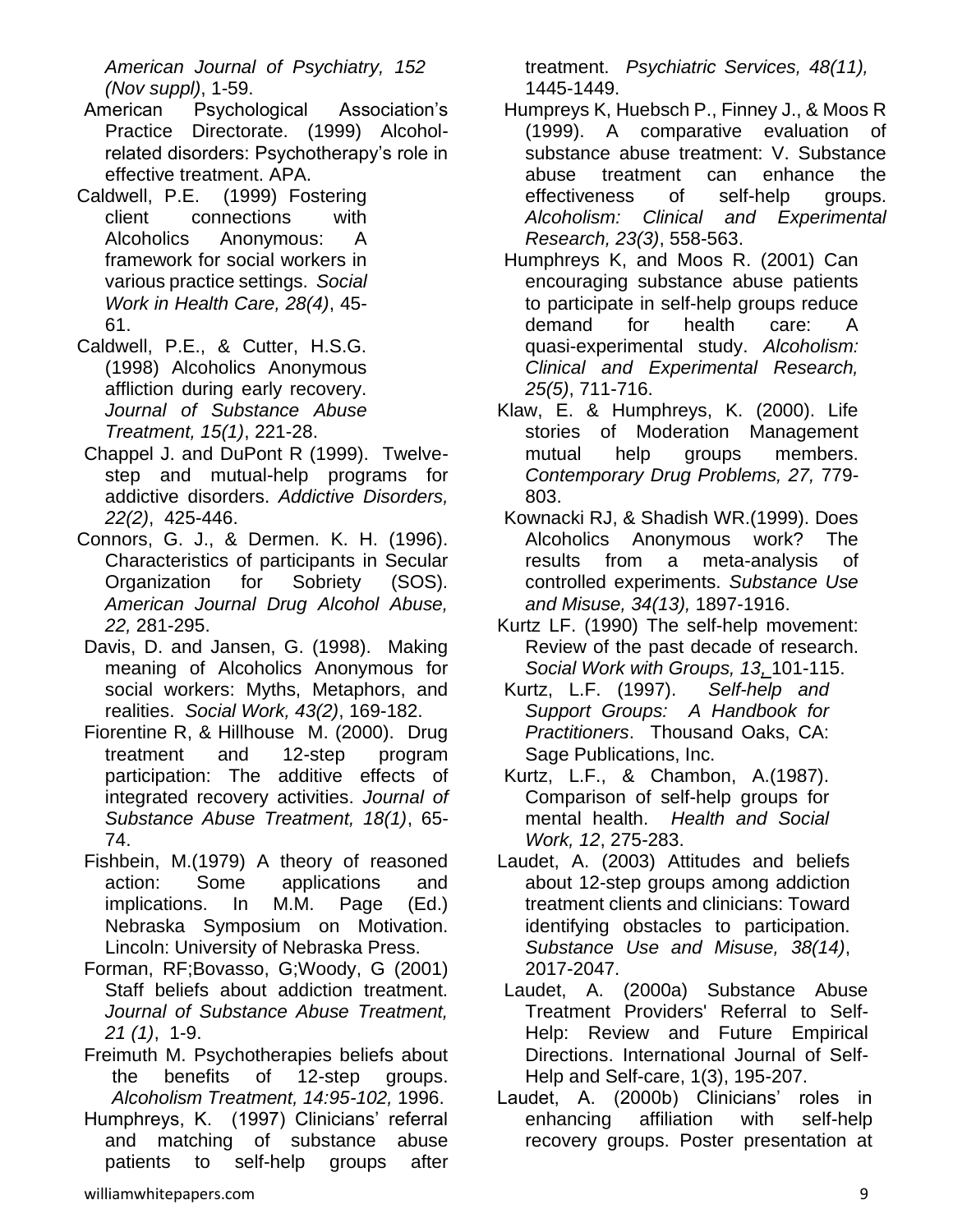the 128<sup>th</sup> Annual Meeting of the American Public Health Association, Boston, MA.

- Luborsky, L., McLellan, A.T., Diguer, L., Woody, G. and Seligman, D. (1997) The psychotherapist matters: Comparison of outcomes across twenty-two therapists and seven patient samples. *Clinical Psychology: Science and Practice, 4*, 53-65.
- Mankowski, E. Humphreys, K. and Moos, R. (2001). Individual and contextual predictors of involvement in 12-step selfhelp groups after substance abuse treatment. *American Journal of Community Psychology, 29(4),* 537-563.
- McLellan, A.T., Lewis, D., O'Brien, C., and Kleber, H., (2000). Drug dependence, a chronic medial illness: Implications for treatment, insurance and outcomes evaluation. *Journal of the American Medical association, 284(13)*, 1689-1695.
- McLellan AT, Woody GE, Luborsky L, Goehl L. (1988). Is the counselor an "active ingredient" in substance abuse rehabilitation? An examination of treatment success among four counselors. *Journal of Nervous and Mental Disorders, 176(7)*, 423-30.
- Meissen, G.J., Mason, W.C., & Gleason, D.F. (1991). Understanding the attitudes and intentions of future professionals toward self-help. *American Journal of Community Psychology, 19 (5),* 699-714.
- Miller, W. R. & Rollnick, S. (1991). Motivational interviewing. Preparing people to change addictive behavior. New York: Guilford Press.
- Miller, N. S., Ninonuevo, F. G., Klamen, D. L. & Hoffmann, N. G. (1997). Integration of treatment and posttreatment variables in predicting results of abstinence-based outpatient treatment after one year. *Journal of Psychoactive Drugs, 29*, 239- 248.
- Montgomery H., Miller W., and Tonigan J. (1995). Does Alcoholics Anonymous involvement predict treatment outcome? *Journal of Substance Abuse Treatment, 12(4)*, 241-246.
- Morgenstern J., Labouvie E., McCray B., Kahler C., & Frey R. (1997). Affiliation with Alcoholics Anonymous after treatment: A study of its therapeutic effects and mechanisms of action. *Journal of Consulting and Clinical Psychology, 65(5)*, 768-777.
- Najavits, L. (2002) Clinicians' views on treating posttraumatic stress disorder and substance use disorder. *Journal of Substance Abuse Treatment, 22*, 79-85
- Najavits LM, Crits-Christoph P, Dierberger A.(2000) Clinicians' impact on the quality of substance use disorder treatment. *Substance Use Misuse; 35(12-14)*,2161-90.
- Project MATCH Research Group. (1998). Matching alcoholism treatments to client heterogeneity: Project MATCH three-year drinking outcomes. *Alcoholism: Clinical & Experimental Research, 22*, 1300-1311.
- Project MATCH Research Group (1997). Matching alcoholism treatments to client heterogeneity: Project MATCH posttreatment drinking outcomes. *Journal of Studies on Alcohol, 58*, 7-29. Room R, & Greenfield T. Alcoholics Anonymous, other 12-step movements, and psychotherapy in the U.S. population, 1990. *Addiction, 88,* 555-562, 1993.
- Salzer, M.S., McFadden, L., & Rappaport, J. (1994). Professional views of self-help groups. Administration and Policy in Mental Health, 22(2): 85-95.
- Sisson, R.W., & Mallam, J.H. (1981) The use of systematic encouragement and community access procedures to increase attendance at Alcoholics Anonymous and Al-Anon meetings. *American Journal of Drug and Alcohol Abuse, 8*, 371-376.
- Surgeon General's Workshop on Self-Help and Public Health (1988) Special report (DHHS Publication No. 224-250). Washington DC: US Government Printing Office.
- Tonigan, J. S., Toscova, R., & Miller, W. R. (1996). Meta-analysis of the literature on Alcoholics Anonymous: Sample and study characteristics moderate findings. *Journal of Studies on Alcohol, 57 (1)*, 65-72.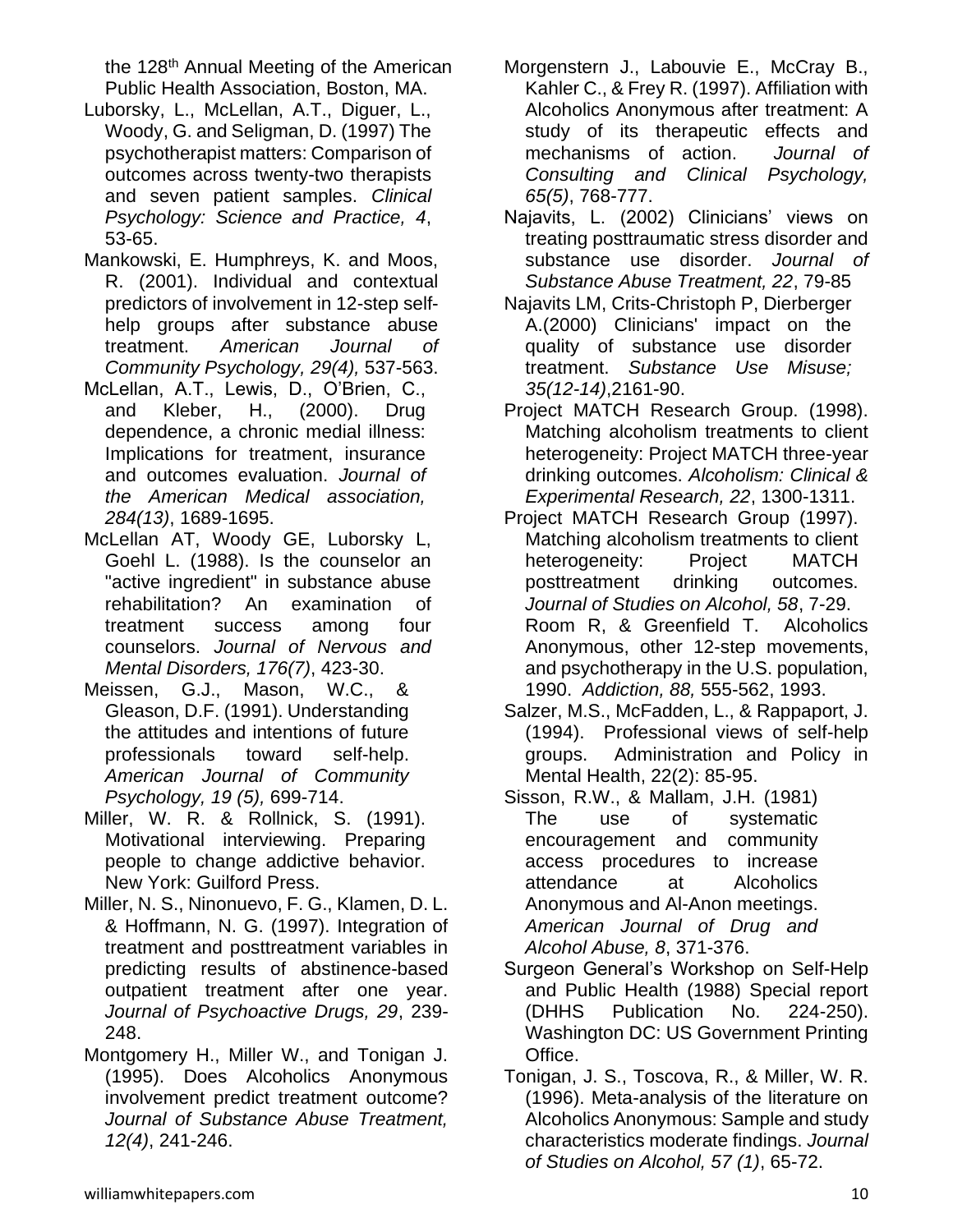Weisner C, Greenfield T, & Room R. (1995) Trends in the treatment of alcohol problems in the U.S. general population. *American Journal of Public Health, 85,* 55- 60.

- Weiss R., Griffin M., Gallop R, Luborsky L, Siqueland L, Frank A, Onken L., Daley D., Gastfriend D. (2000). Predictors of selfhelp group attendance in cocaine dependent patients. *J Stud Alcohol, 61*, 714-719.
- White, W., Boyle, M. And Loveland, D. (2002). Alcoholism/Addiction as chronic disease: From rhetoric to clinical reality. *Alcoholism Treatment Quarterly, 20 (3/4)*, 107-130
- Winzelberg A, & Humphreys K. Should patients' religiosity influence clinicians' referral to 12-step self-help groups? Evidence from a study of 3.018 male substance abuse patients. *Journal of Clinical and Consulting Psychology*, *67(5):* 790-794, 1999.
- Wollert, R. (1999). Curriculum development for training about self-help groups: rationale and realizations. *International Journal of Self Help & Self Care, 1(1)*, 59- 67, 1999.

--------------------------------------------------------------------------------------------------

<span id="page-10-0"></span>

| Table 1- Sample Description       | (Return to article) |
|-----------------------------------|---------------------|
| Male                              | 29%                 |
| African American                  | 61%                 |
| Hispanic (Puerto Rico)            | 23%                 |
| Education                         |                     |
| HS/some college                   | 24%                 |
| Bachelors' degree                 | 41%                 |
| Graduate degree                   | 35%                 |
| Professional experience           |                     |
| In current program (mean yrs, SD) | 5.6(4.7)            |
| In treatment field (mean yrs, SD) | 7.5(5.9)            |